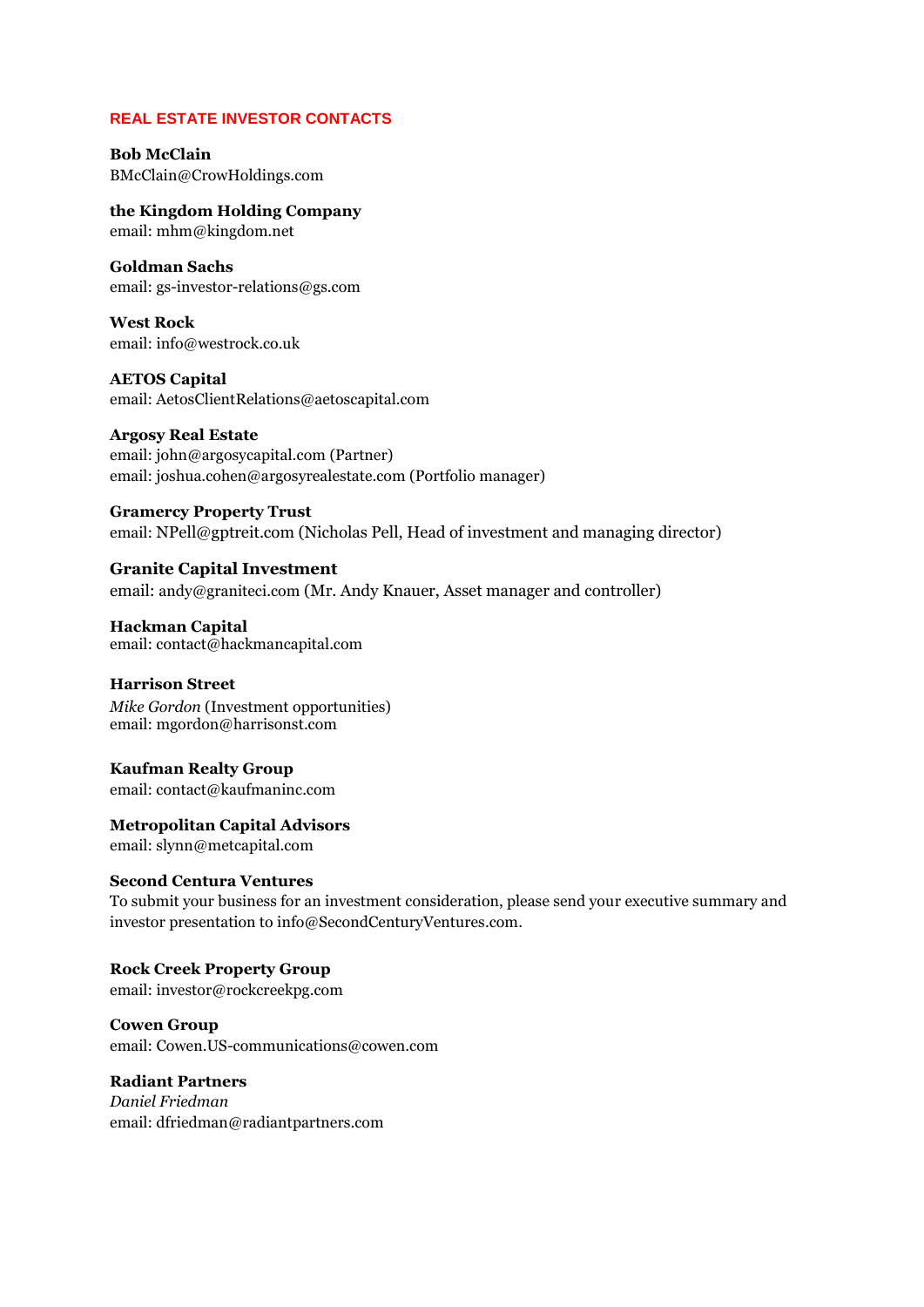### **REAL ESTATE VENTUR FUNDS**

### [ADCO Group](http://www.adco-group.com/)

#### *Offices: New York, New York*

With a reputation built on experience, creativity and entrepreneurial drive, ADCO Group is a privately owned US real estate and merchant banking company. Capitalizing on strengths in every aspect of real estate, ADCO has grown and continues to diversify both geographically and in the scope of its holdings and services. ADCO's highly skilled professionals and consultants direct ADCO investments.

## [Alexandria Real Estate Equities](http://www.labspace.com/)

#### *Offices: Pasadena, California*

Alexandria Real Estate Equities, the landlord of choice to the life science industry, is the largest owner and pre-eminent first-in-class real estate investment trust focused principally on science-driven cluster formation. Alexandria provides high-quality environmentally sustainable real estate, technical infrastructure and services to the broad and diverse life science industry. Client tenants include institutional, pharmaceutical, medical devices and transitional entitities.

## [America's Capital Partners](http://www.americascapital.com/)

#### *Offices: Miami, Florida*

America's Capital Partners is a fully integrated private real estate investment company operating in major markets along the eastern seaboard of the United States. They are highly regarded as an industry leader due to their outstanding performance and operational process from due diligence through transition, property management, business plan execution and investment realization.

#### [Argosy Real Estate](http://www.argosyrealestate.com/)

#### *Offices: Wayne, Pennsylvania*

Argosy Real Estate is a leading source of equity capital for developers and operators. Argosy offers experience and a consistent track record of partnering with superior real estate professionals to achieve exceptional results. Argosy has been an equity investor in real estate since 1990, they have an excellent investment track record. Argosy has over \$300 million invested and under management including affiliated private equity funds.

#### [Ashford Capital Partners](http://www.ashfordcp.com/)

#### *Offices: Atlanta, Georgia*

Ashford Capital Partners is a real estate company that invests in low risk, high return, developmentgrade real estate assets. Ashford boasts 17 years in the real estate Industry providing the vital experience to effectively work with its land planners, engineers, local government officials, and trade contractors to identify strategically-placed, undervalued lots and tracts of land that can be acquired and resold for profit.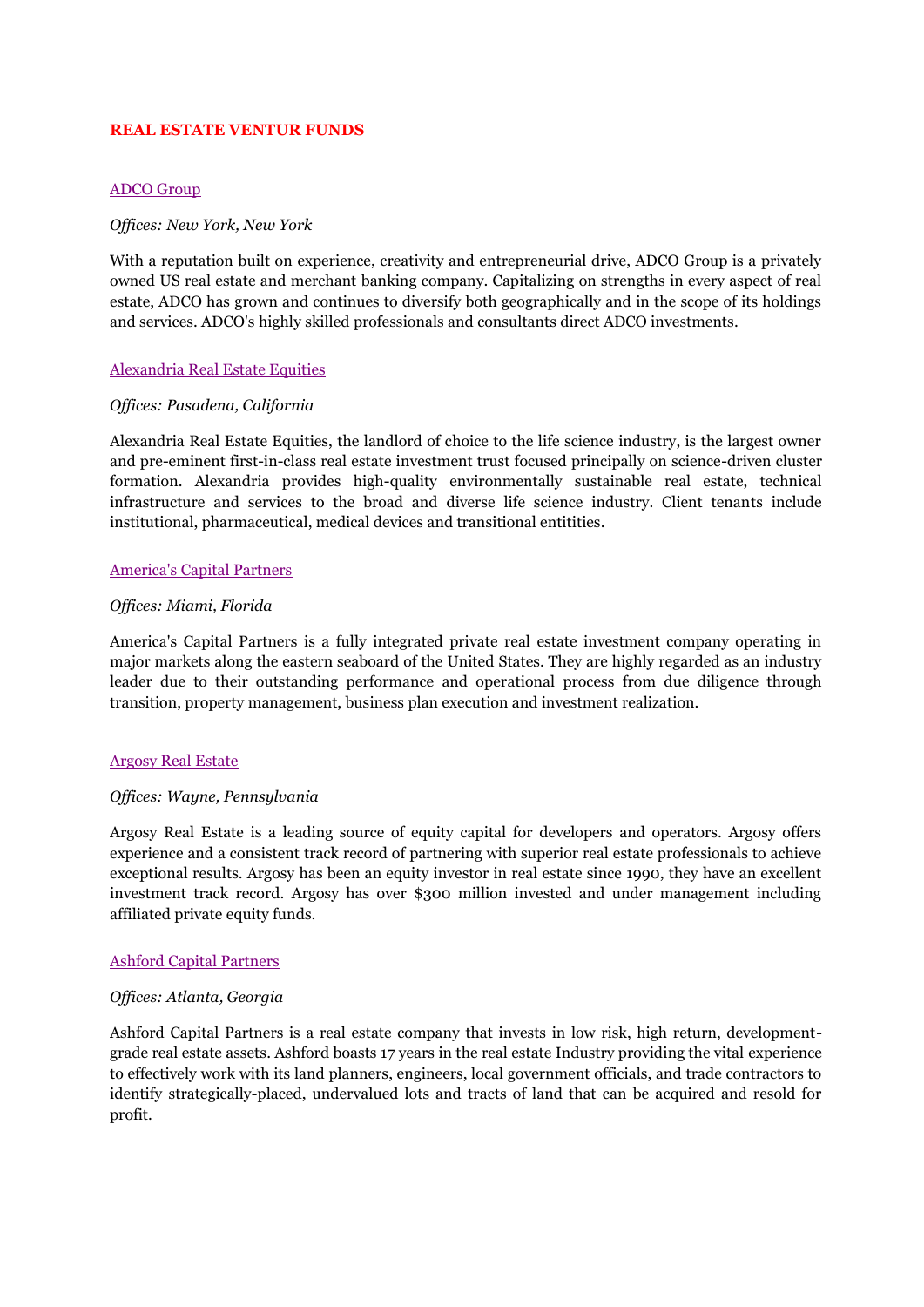### [Bourne Avenue Capital Partners](http://www.bourneavenuecapital.com/)

### *Offices: Rumford, Rhode Island*

Bourne Avenue Capital Partners is a real-estate investment firm seeking opportunities to invest in realestate assets. Bourne brings a wealth of real estate and investment experience to the commercial real estate market. Managing Partner Dave Sluter and Portfolio Manager Bill Lovett have extensive real estate development, investment and management experience, and are supported by a talented team.

### [Broadway Partners](http://www.broadwaypartners.com/)

## *Offices: New York, New York*

Broadway Partners is a private real estate investment and management firm headquartered in New York. The firm invests in high quality real estate in select markets nationwide. Since 2000, Broadway Partners has acquired assets with a transaction value in excess of \$15 billion. The senior management team has invested and operated in varied markets through all phases of the real estate cycle.

## **OTHER:**

## [Fillmore Capital Partners \(FCP\)](http://www.fillmorecap.com/)

#### Offices: San Francisco, California

Fillmore Capital Partners is a private real estate equity firm specializing in structured investments in operating intensive sectors. Their current investment portfolio exceeds \$5.7 billion and outstanding capital commitments exceed \$1.0 billion. FCP serves a growing list of large institutional pension funds and a select group of private investment companies.

#### [Fisher Capital Real Estate](http://www.fisher-capital.com/realestate.html)

#### Offices: Denver, Colorado

Fisher Capital Real Estate is a family-owned and –operated real estate investment firm.. With roots in the cable television industry, their professional backgrounds bring together complementary expertise in banking, real estate and investment management. Their expertise in this area has allowed them to look creatively at a broad range of real estate development and exchange deals, culminating in numerous successful ventures during their history.

-Grame-

#### [Gramercy Capital](http://www.gramercycapitalcorp.com/)

#### Offices: New York, New York

Gramercy Capital is a self-managed integrated commercial real estate finance and property investment company operating in two complementary areas: Gramercy Finance, which focuses on the direct origination and acquisition of whole loans, subordinate interests in whole loans, mezzanine loans, preferred equity, CMBS and other real estate securities; and Gramercy Realty, which focuses on the acquisition and management of commercial properties.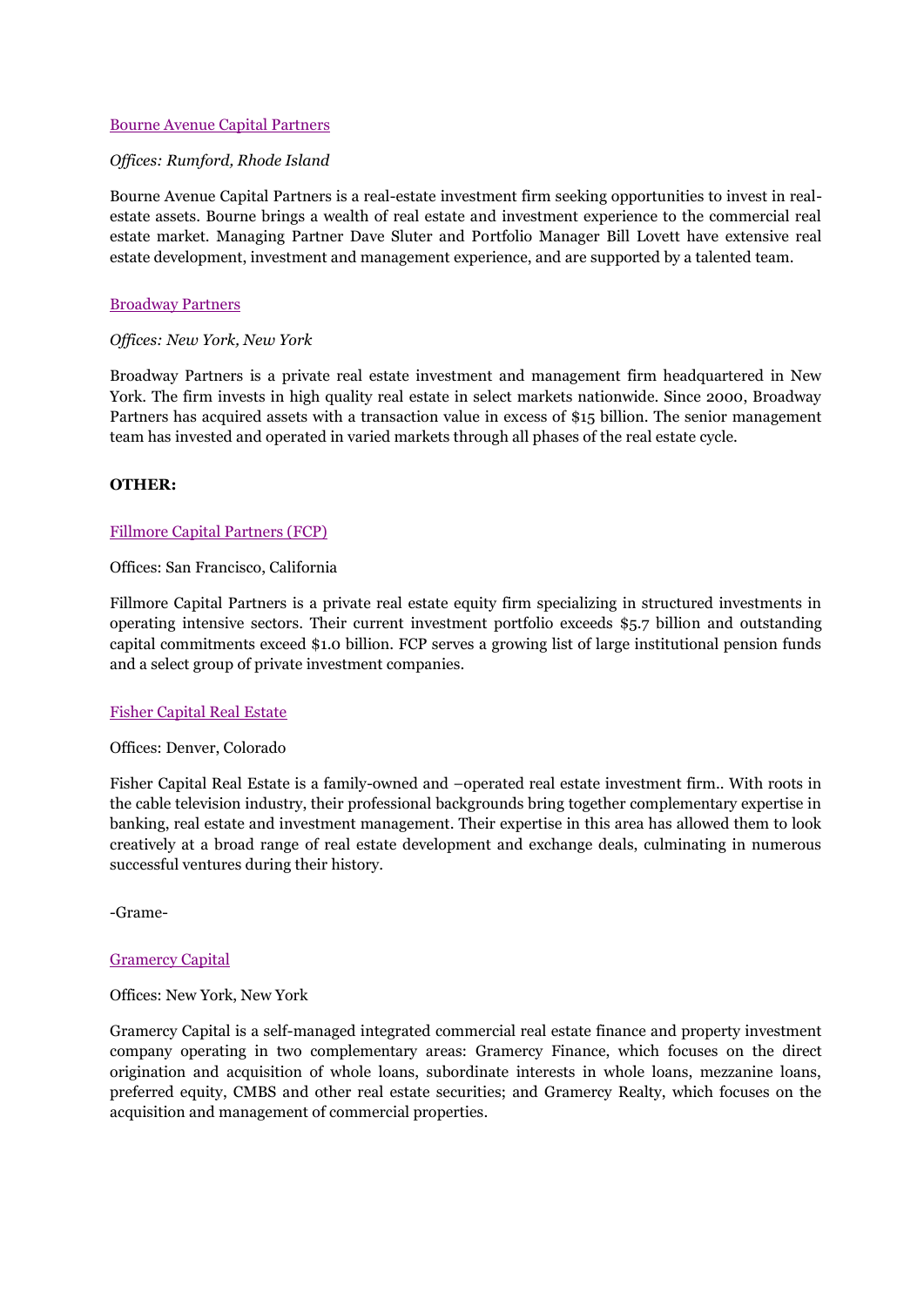## [Granite Capital Investments](http://www.graniteci.com/)

#### Offices: Scottsdale, Arizona

Granite Capital Investments is a leading owner and developer of quality apartment, retail, office, and land development projects throughout the western United States. They acquired \$162 million in properties in 2006. They compete effectively with any buyer through their streamlined acquisition process that ensures prompt submittal review by key decision makers.

#### [Hackman Capital Partners \(HCP\)](http://www.hackmancapital.com/)

#### Offices: Los Angeles, California

Hackman Capital Partners is a private real estate investment firm specializing in the acquisition, management, development and adaptive reuse of industrial and commercial real estate. Founded in 1986, HCP pursues value-added and opportunistic investments nationwide. They focus on undervalued or distressed real estate, financial restructurings and other unique opportunities where they navigate complex processes to create value.

#### [Harrison Street Partners](http://www.harrisonst.com/)

#### Offices: Chicago, Illinois

Harrison Street Real Estate Capital is a real estate private equity firm founded in 2005. The firm currently owns approximately \$1.8 billion in real estate assets which includes over 12,000 student housing beds, 3,900 senior housing / assisted living units, over 44,500 self-storage units, 2,100 dry & wet boat storage and 920,000 square feet of medical office space.

#### **[Heatley Capital](http://www.heatleycapital.com/)**

#### Offices: Irving, Texas

Heatley Capital provides real estate investment opportunities for high net worth individuals and investment advisors. They have successfully owned, developed, and managed commercial real estate primarily in North Texas for more than 30 years and their historical performance averages more than 30% annually. Their investment career has spanned market peaks and downturns, through which they have fine-tuned a rigorous due diligence and selection process.

#### [Johnson Capital](http://www.johnsoncapital.com/)

#### Offices: Irvine, California

At Johnson Capital they think there is a better way of doing business. By taking on projects they believe in and representing the best interests of their clients, they create optimal financing solutions. Ranked among the top real estate capital advisors in the country, they offer clients and capital providers sophisticated advisory services that are second to none. As a national, privately held real estate capital advisory firm, Johnson Capital is building on a long-standing history of success.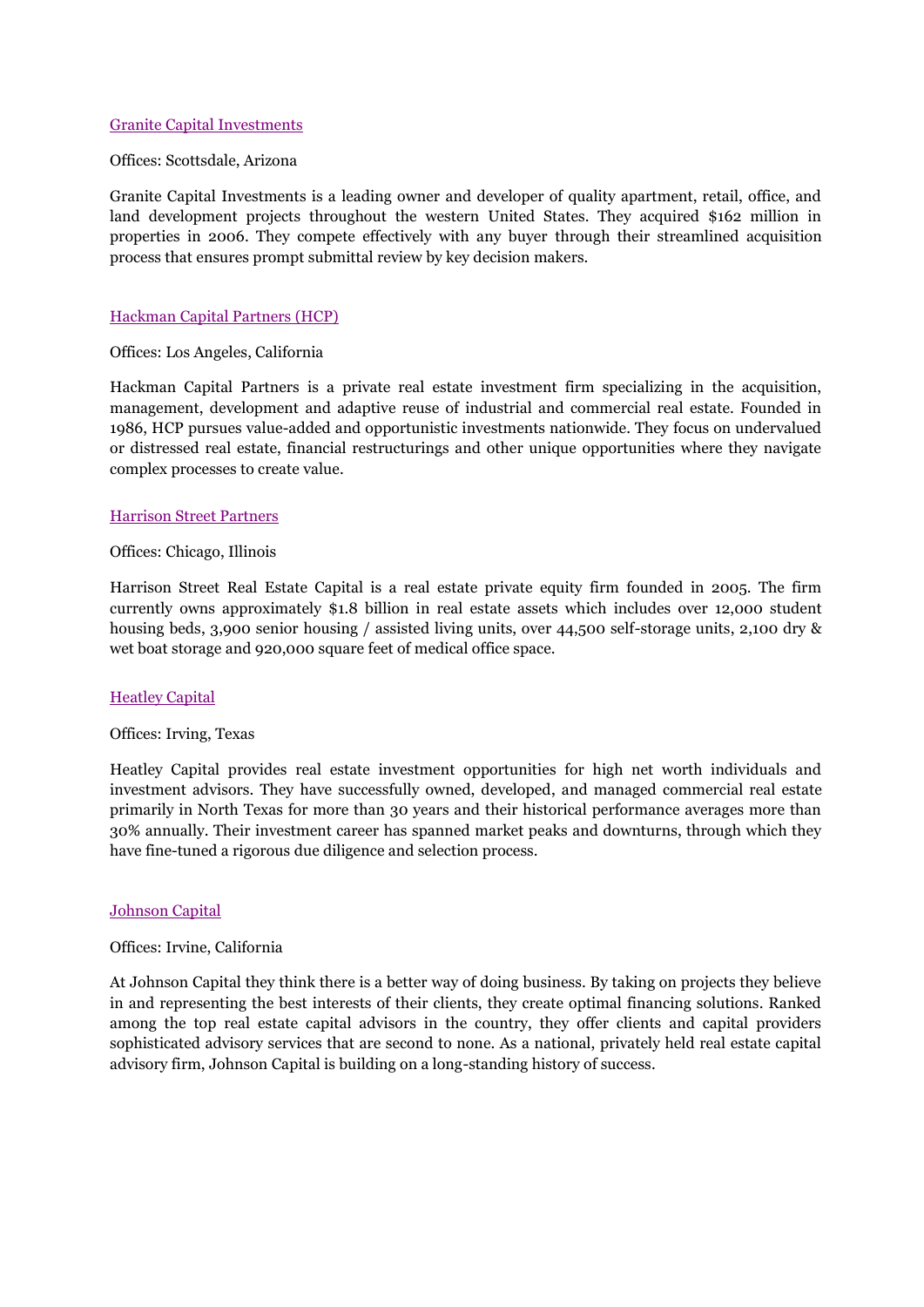## [Kaufman Realty Group](http://www.kaufmaninc.com/)

### Offices: Atlanta, Georgia

Kaufman Realty Group believes an understanding of real estate fundamentals, macro trends and capital markets is essential to making successful real estate investments. The key personnel at Kaufman have extensive experience in structuring real estate transactions, which include acquisitions of existing assets, developments and joint ventures as well as restructuring debt. They pride themselves on being prudent risk-takers, not speculators.

-Liquid-

## [Liquid Realty Partners](http://www.liquidrealty.com/)

## Offices: San Francisco, California

Liquid Realty Partners is the global leader in real estate secondary investing and the real estate partner of choice for private equity secondary investors. As the most active provider of secondary liquidity to institutional real estate investors, Liquid Realty has acquired over \$1 billion in all types and stages of real estate funds, partnerships, trusts, joint ventures, properties and portfolios in markets around the globe.

## [Metropolitan Capital Advisors](http://www.metcapital.com/)

#### Offices: Dallas, Texas

Since 1992, Metropolitan Capital Advisors has specialized in arranging debt and equity capital for commercial real estate on behalf of developers, investors and owners. As a financial intermediary, the firm provides their clients with unbiased recommendations and solutions to help you reach new heights and ensure continued growth.

#### [Mugar Investments](http://www.mugar.com/)

#### Offices: Boston, Massachusetts

Under the direction of David G. Mugar, a widely known New England businessman, Mugar Enterprises pursues both commercial and philanthropic endeavors. Interests include developing commercial real estate, managing a diverse equity and bond portfolio, as well as overseeing retail ventures. Each year, Mr. Mugar produces The Fourth of July event on the Charles River Esplanade as a gift to the City of Boston.

-North-

# [Northwood Investors](http://02a1555.netsolhost.com/)

# Offices: New York, New York

Northwood Investors is a privately-held real estate investment advisor that was founded in 2006 by John Z. Kukral, the former President and CEO of Blackstone Real Estate Advisors. Northwood employs a fundamental, value-driven investment strategy with a longer-term outlook and has over \$2 billion of assets under management. The Northwood team has deep experience in sourcing, executing and managing real estate transactions worldwide, ranging from office buildings..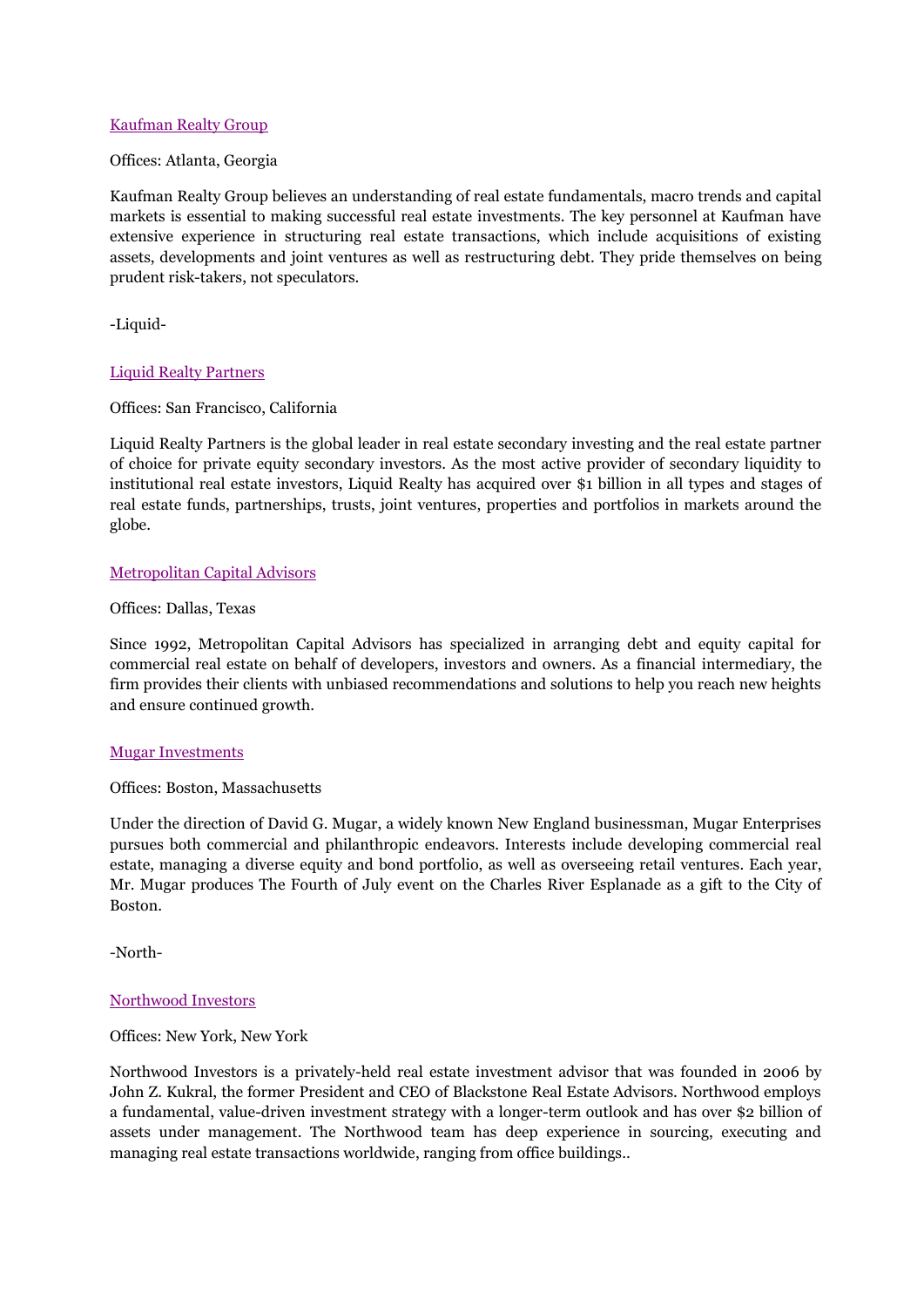#### [ONEX Real Estate Investments](http://www.onex.com/Real_Estate.aspx)

Offices: New York, New York & Toronto, Ontario

Since 1984, Onex has acquired and built great businesses as a private equity investor. More recently, they have leveraged their investing expertise to build an asset management business. Onex currently manages over US\$7 billion of third-party capital through its Onex Partners and ONCAP fund families.

## [Orr Partners](http://www.orrpartners.com/)

Offices: Reston, Virginia

Established in 1988, Orr Partners has evolved into one of the largest growing, privately owned development firms. In addition to ownership roles and development for its own account, the firm manages real estate development for corporate, retail, institutional and mixed-use clients. Orr Partners' extensive portfolio includes properties that are developed for long-term occupancy.

## [Park Hill Real Estate Group](http://www.parkhillgroup.com/)

#### Offices: New York, New York

Park Hill Real Estate Group, a registered broker-dealer with FINRA, is the placement agent of choice by top-tier real estate investment managers and operators. Members of the Park Hill team execute a variety of capital-raising mandates within both the debt and equity markets on a global basis. These mandates vary greatly with respect to size, scope and orientation.

#### [Peak Ridge Real Estate Group](http://www.peakridgecapital.com/)

#### Offices: Boston, Massachusetts

Peak Ridge's Real Estate Group, along with their partners, have successfully completed several billion dollars worth of real estate transactions. They aggressively monitor all indicators to create, identify and take advantage of opportunities that maximize their investment objectives. These attributes, coupled with their team's ability to gain access to top-tier deals, allow them to offer unique..

#### [Pivotal Group](http://www.pivotalgroup.com/)

Offices: Phoenix, AZ

Pivotal Group is a leading investment company with primary concentration on private equity and real estate. Their passion is centered on the implementation of their business strategy in conjunction with a comprehensive understanding of capital market dynamics.

#### [Racebrook Capital](http://www.racebrook.com/)

#### Offices: New York, New York & London, England

Racebrook Capital is a private investment firm founded in 2004 to capitalize on increasing prospects and disintermediation in the real estate and capital markets. They invest principally in real property including but not limited to direct or indirect interests in improved and unimproved real estate, loans, and securities including non-performing commercial mortgage loans and other real estate.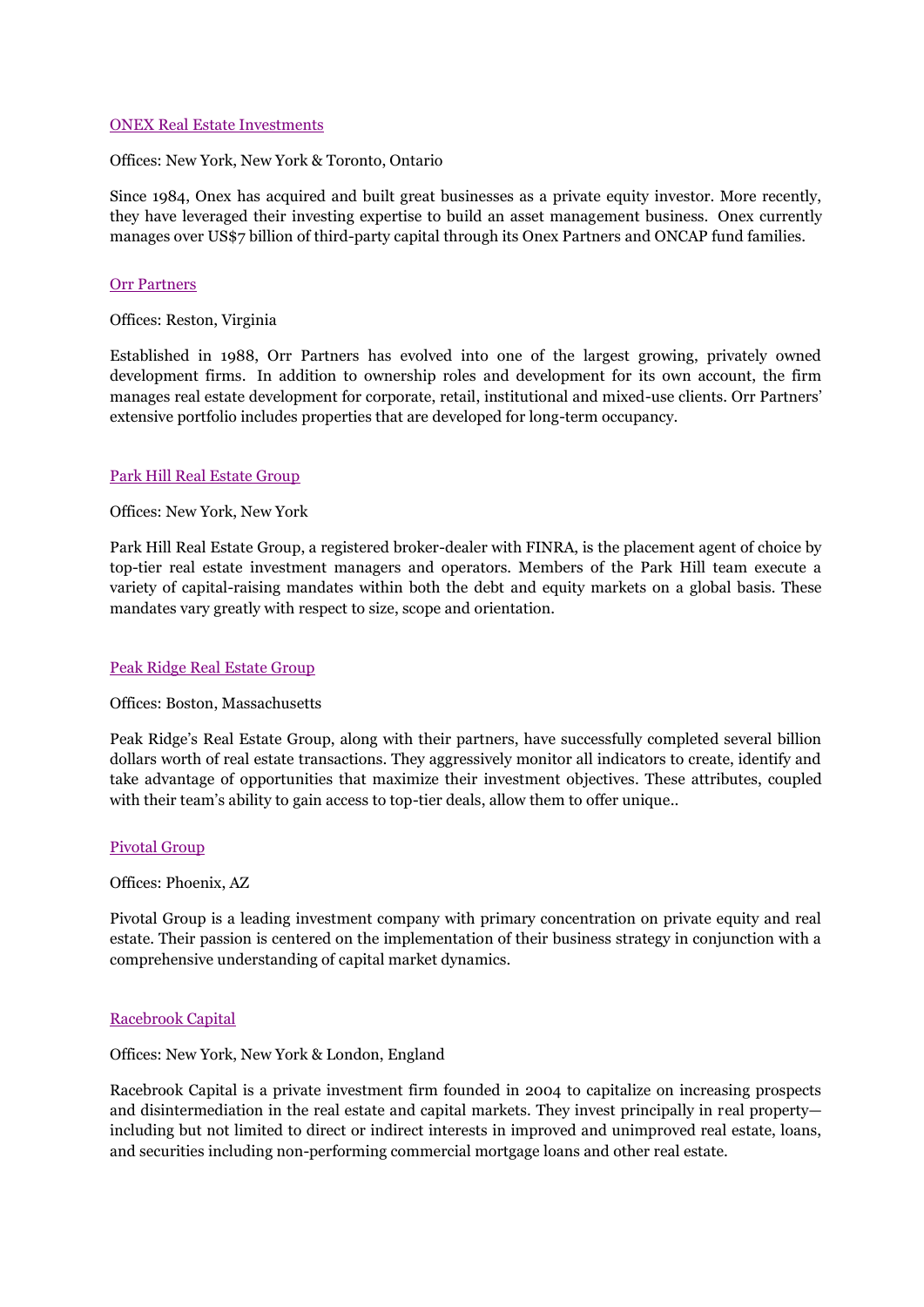### [Radiant Partners](http://www.radiantpartners.com/)

Offices: New York, New York

Radiant Partners is a commercial real estate company with demonstrated expertise and success as owner/operator of regional, enclosed shopping malls; "B" office buildings in "A" locations; and, public parking facilities. Radiant has embarked on joint venture projects to develop relationships with great operators seeking investment stakes themselves.

## [Ramius Capital Group](http://www.ramius.com/)

Offices: New York, New York

Ramius Capital Group, the global alternative investment management business of Cowen Group, offers a broad range of alternative investment vehicles. Ramius, its affiliates and operating partners have extensive expertise in the structuring, ownership, management, financing, and construction of all real estate property types. This approach is opportunistic and always focused on market inefficiencies.

## [RCG Ventures](http://www.rcgventures.com/)

#### Offices: Atlanta, Georgia

RCG Ventures is a privately funded real estate investment group acquiring real estate in the Continental United States. Their primary acquisition focus is anchored shopping centers in secondary and tertiary markets. However, they continue to explore opportunities in the office and hotel markets. Their mission is to become the premier owner of multi-tenanted real estate in the Continental United States.

#### [RiverRock Real Estate](http://www.riverrockreg.com/)

#### Offices: Santa Ana, California

At RiverRock Real Estate Group they prove that superior property management can be and should be that vital to an owner. They achieve this by providing an unparalleled level of quality customer service and Creating a better work environment comprised of a motivated, balanced, and happy team of specialists and employees.

#### [Rock Creek Property Group](http://www.rockcreekpg.com/)

Offices: Washington, DC & Bethesda, Maryland

Rock Creek Property Group is a commercial real estate investment company. Their principals own a diverse portfolio of office, retail, multi-family and industrial properties located in the Mid Atlantic Region.

#### [SB Capital Real Estate](http://www.sbcapitalgroup.com/real_estate/index.html)

#### *Offices: New York, New York*

With a heritage of real estate investing that stretches back over 75 years, and principals that currently own and/or manage over 22 million square feet of commercial, industrial and residential real estate properties, who else would companies turn to for their real estate needs. SB Capital Group transforms real estate properties into increased cash flow through restructuring, creative financing, aggressive leasing and decisive management.